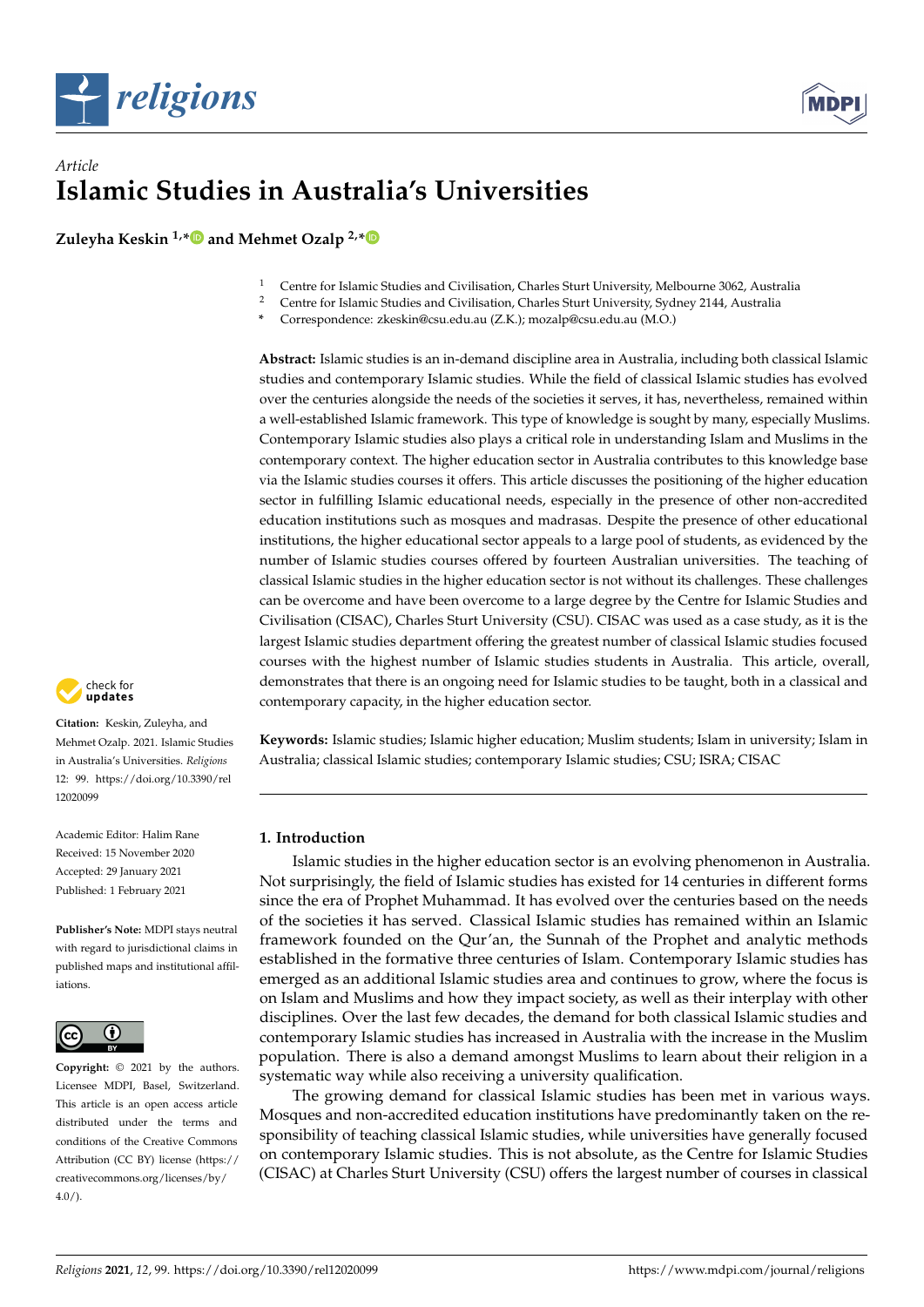Islamic studies amongst the universities in Australia. It must be noted that other universities in Australia also offer classical Islamic studies and, therefore, these courses are not exclusive to CISAC.

First, this article discusses the definition of classical and contemporary Islamic studies. It then turns to the current and emerging needs of Islamic studies, particularly by the Muslim population in Australia. The focus then shifts to what is actually available in the Islamic studies space within the community as well as within the higher education sector and how demand has driven the development of certain Islamic studies programmes currently available. The prime interest of this article is the teaching of classical Islamic studies within the higher education sector, the challenges faced in this space and how these challenges have been addressed, especially by CISAC.

The data for this article rely heavily on two main sources:

The first is a published report by [Rane et al.](#page-15-0) [\(2021\)](#page-15-0). It is the most comprehensive report written on Islamic studies in Australia's higher education sector and provides valuable data on the programmes, minors/majors and courses offered by Australian universities. The data for this research were collected in 2015 and 2016, and the research was completed in 2017. The 14 Australian universities that offer some type of Islamic studies are discussed in detail. The seven universities that offer programmes, minor or majors are discussed in greater depth. The report offers information such as the number of students studying Islamic studies courses at each university; the number of courses, minors/majors and programmes offered in each university; and the breakdown of Muslim to non-Muslim students studying Islamic studies at each university $^{1}.$ 

The second source involves data collected from alumni of CISAC, CSU [\(CISAC](#page-14-0) [n.d.a\)](#page-14-0). An online survey consisting of 40 questions was emailed to 160 CISAC graduates<sup>2</sup> from the Bachelor of Islamic Studies and Master of Islamic Studies programmes; 50 surveys were returned. The purpose of the survey was to gauge a better understanding of the demographics of the students who completed an Islamic studies programme at CISAC, their learning and teaching experience while studying, the motivating factors for them to enrol in the programmes in the first place and what they hope to do with their qualifications now that they have graduated.

Since a significant amount of the data in this article come from CISAC alumni and since the CISAC courses and programmes are discussed in detail, it would be appropriate to provide some background information on CISAC from the start.

CISAC is a product of a partnership between the Islamic Sciences and Research Academy (ISRA) and CSU [\(ISRA](#page-14-1) [n.d.a\)](#page-14-1). That is, ISRA and CSU signed a partnership agreement which led to the founding of CISAC in 2010. Some key aspects of the agreement between ISRA and CSU include:

"ISRA Australia was to have control over course content while Charles Sturt University was to provide quality assurance; ISRA Australia was to select its management and teaching staff in accordance with the university's qualification criteria; and ISRA Australia would raise and manage its own budget while the university would only provide funding based on student load. In this way, ISRA Australia ensured the Islamic integrity of what was taught while meeting the university's quality standards." [\(Ozalp and Daqiq](#page-15-1) [2016,](#page-15-1) p. 515)

<sup>1</sup> This article uses the same terminology used in the report produced by Rane, Duderija and Mamone for courses, minors, majors and programmes: Programme: A programme is an approved course of study leading to a university qualification. A student is admitted to a programme, undertakes study while enrolled in that programme and on successful completion of all programme requirements is awarded the qualification to which the programme relates (inclusive of any degree, diploma or graduate certificate). Major/Minor: Majors and Minors are a sequence of courses that develop a coherent academic theme culminating in advanced level courses. Course: A course is a component of a qualification, normally undertaken over a single semester in which the student enrols and on completion of which the student is awarded a grade, with such grades appearing on a student's academic record. Learning outcomes, assessment tasks and achievement standards are specified for each course appropriate to a level and qualification type (also called subjects/units).

<sup>2</sup> There are a total of 307 graduates of CISAC programmes; however, the survey was sent to Bachelor of Islamic Studies and Master of Islamic Studies graduates only.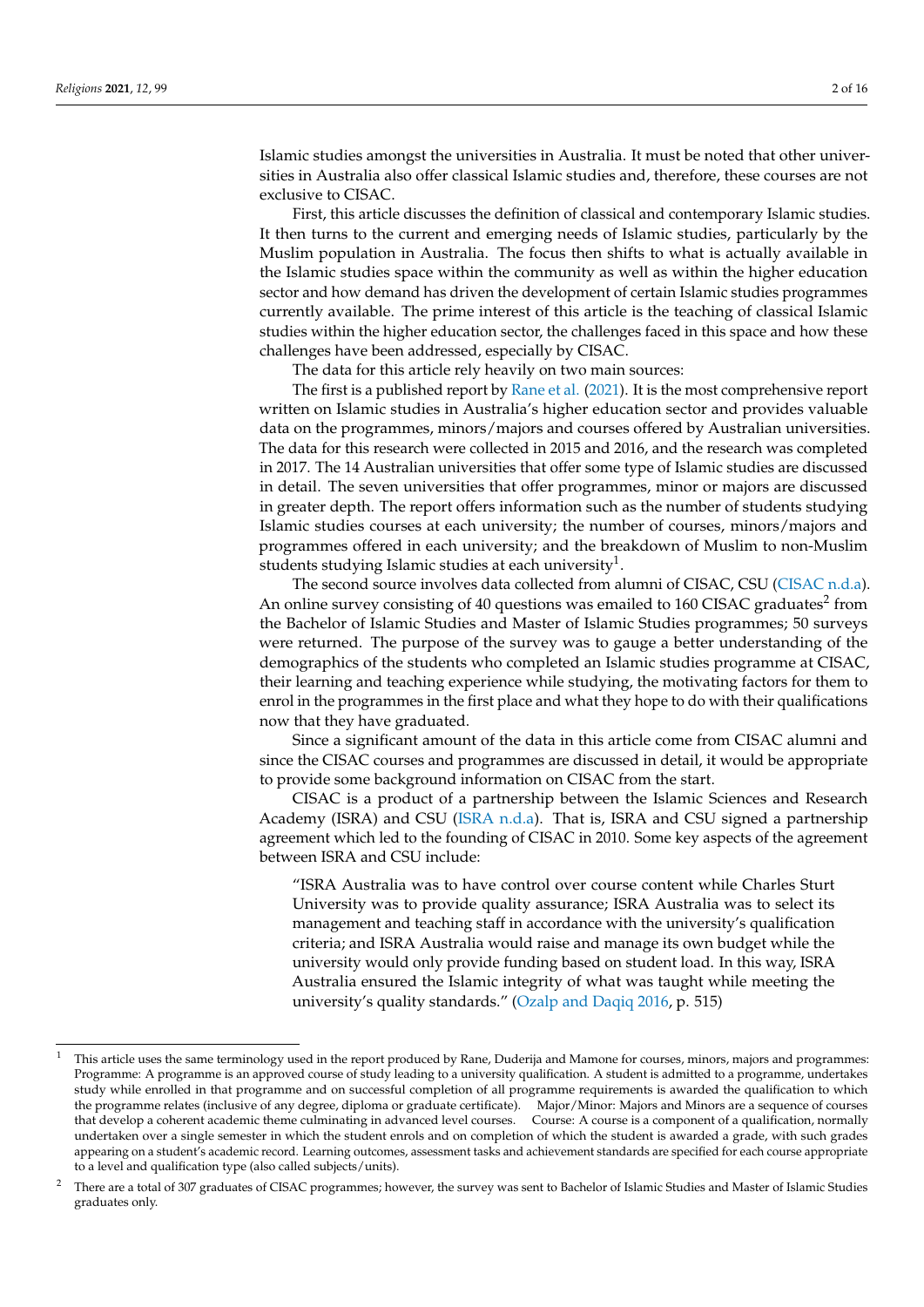ISRA, who sources the content and teaching staff as per agreement with CSU, was established in 2009. Its educational philosophy is to provide "Islamic education from within the Islamic scholarly tradition and sciences in a model of education that fosters critical thinking, intellectual enquiry and investigation—education that is compatible with tradition and conducive to context" [\(ISRA](#page-14-2) [n.d.b\)](#page-14-2).

ISRA has a strong community focus in addition to the university programmes it offers through CSU. It runs community events, community courses, workshops, seminars and various other types of initiatives which aim to develop Islamic knowledge and nurture community spirit at the grassroots level. Through the community focus, ISRA has completed 1383 community events and projects since it was established in 2009. During this time, the staff and volunteers of ISRA have also given 1008 talks to schools and the community. As can be seen, there is a strong grassroots focus within the organisation. ISRA has two centres: the main centre is located in Sydney, which was established in 2009, and the second centre is located in Melbourne, which was established in 2015.

The university programmes are a key part of ISRA's focus. The programmes offered at CSU sit under CISAC. Currently, there are 471 students enrolled in one of the programmes. Of these, 241 are enrolled in the Bachelor of Islamic Studies, making it the most popular programme. There are 102 students enrolled in the Master of Islamic Studies and 61 students enrolled in the Master of Classical Arabic. The rest of the students are spread out amongst the Graduate Certificate, Graduate Diploma of the Islamic Studies and Arabic programmes as well as the Honours and Master of Contemporary Islamic Studies programmes. CISAC also has 12 research students who are either enrolled in Masters courses via Research or PhD. In total, CISAC offers 13 programmes as of 2021. It does not offer any minors or majors. There are 22 staff who service these 13 programmes; 14 of them are academic staff and 8 of them are professional support staff.

Before further analyses of the Islamic studies courses offered in Australia, it is important to expound the differences between classical Islamic studies and contemporary Islamic studies. This shall help to better understand the Islamic studies landscape with its nuance differences.

#### **2. Distinction between Classic and Contemporary Islamic Studies**

While it is tempting to consider Islamic studies as a monolithic discipline, it is anything but that. There are multiple ways to categorise Islamic studies into various sub-disciplines. One category system that is commonly used is classical Islamic studies and contemporary Islamic studies.

Classical Islamic studies has also been referred to as the basic Islamic disciplines, the Islamic tradition and the Islamic sciences ('ulum), while they all have very similar, if not identical, meanings<sup>3</sup>. The eleventh century scholar Al-Ghazali's classification of classical Islamic studies continues to be of influence today. According to Al-Ghazali, knowledge that has been acquired from the prophets and not through other means such as reason [\(Bakar](#page-14-3) [1992,](#page-14-3) p. 205), is what constitutes classical Islamic studies. In the context of Islam, this would include knowledge that is transmitted by Prophet Muhammad, whether as revelation from God (Qur'an), his own words (Hadith and Sunnah) or his life (seerah). Other disciplines that would "stem" from Prophet Muhammad would include the Arabic language, theology, Sufism/tasawwuf and jurisprudence. Methodology (usul) subjects/courses that relate to any of these areas such as Usul al-Hadith (methodology of Hadith) and Usul al-Tafsir (Methodology of Qur'anic Exegesis) would also be included. A number of scholars such as Ibn Taymiyyah have highlighted that making a distinction between knowledge that stems from the Prophet and knowledge that does not is not that straightforward, in that the human mind needs to prove the truth of and apprehend all types of knowledge [\(Khir](#page-14-4) [2007,](#page-14-4) p. 261).

<sup>3</sup> For the purpose of this article, classical Islamic studies will be used when referring to "basic Islamic disciplines", "Islamic traditional" and "Islamic sciences".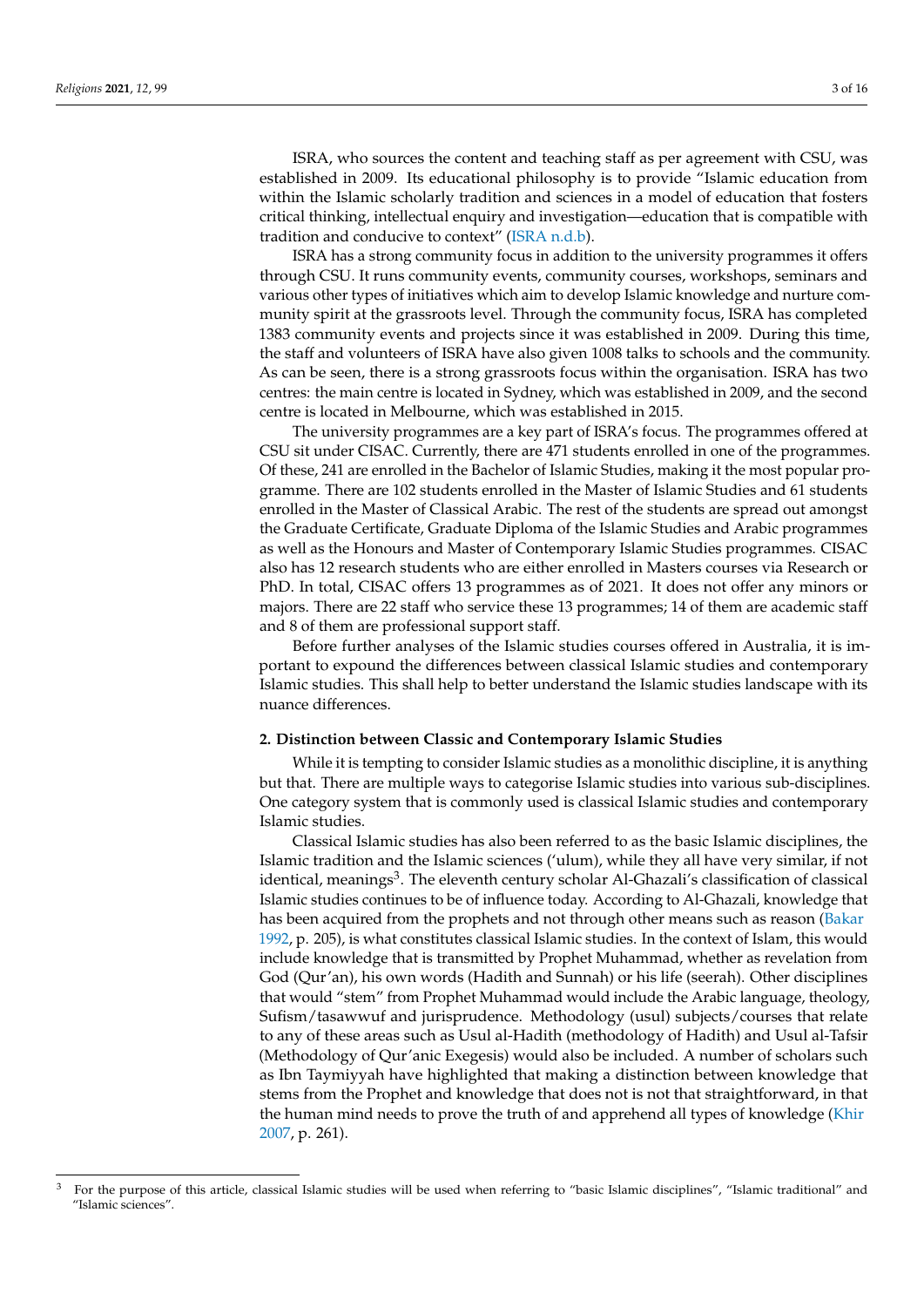As can be seen, there are nuanced differences in what is considered classical Islamic studies. Nevertheless, some types of boundaries can be set around what is meant by the term classical Islamic studies. The definition used by Kamali and Nalla is in line with al-Ghazali's definition: "Alongside Arabic, the basic Islamic disciplines such as Qur'anic exegesis, hadith, jurisprudence, scholastic theology and Sufism should be included" [\(Kamali and Nalla](#page-14-5) [2014,](#page-14-5) p. 65).

[Khir](#page-14-4) [\(2007,](#page-14-4) p. 261) consolidated the views of various scholars to list the "traditional fields" included in classical Islamic studies and developed the following list:

- 1. The sciences of the Qur'an: its readings, recitation, miraculous nature, exegesis and juristic interpretations;
- 2. The sciences of the hadith and its methodologies including its transmission, collection, commentaries and juristic interpretations;
- 3. Jurisprudence, comprising its methodologies and various branches that regulate every aspect of human life from worship to politics;
- 4. Creed and theology including the study of various Muslim sects and the study of other religions (milal);
- 5. Sufism;
- 6. History in its various forms such as biographies, chronologies and annals;
- 7. The science of Arabic language including its grammar, literature and lexicology, which is seen as instrumental in understanding the religious textual sources;
- 8. Logic and philosophy, though strictly not part of religious sciences but included in many religious curricula.

Thus, the definition of *classical Islamic studies* used in this article is "knowledge acquired from Prophet Muhammad" as explained above. This knowledge is noted and accepted as listed by Khir.

The "other" category of Islamic studies, in addition to classical Islamic studies, shall be referred to as *contemporary Islamic studies*. According to Waardenburg, it is not easy to define Islamic studies in the contemporary context. He states, "there is no generally accepted definition of the discipline of Islamic studies, that its boundaries are not clearly fixed, and that there are no uniform and generally accepted programmes . . . It constitutes a field of studies employing various disciplines" [\(Waardenburg](#page-15-2) [1997,](#page-15-2) p. 15). This approach is much more liberal to how Kamali and Nalla would define non-classical Islamic studies; "the study of the history of Muslim societies, contemporary as well as across the 14 centuries of the Islamic experience of Muslim communities" [\(Kamali and Nalla](#page-14-5) [2014,](#page-14-5) p. 65). Waadenburg's deliberation and consideration of other disciplines is important, considering the growing cross-disciplinary study areas that are emerging in relation to Islamic studies.

Siddiqui echoes the words of Waadenburg as he highlights that Islamic studies are dispersed in politics and economy, sociology and anthropology, gender studies, etc., within universities [\(Siddiqui](#page-15-3) [2007,](#page-15-3) p. 22). Inevitably, Islamic studies has entered other disciplines, rendering them cross-disciplinary. Nasr seeks to take Islamic studies' engagement with other disciplines to the next level by stating that Muslims need to "create their own science by incorporating what is positive in modern science into a worldview where God reigns supreme..." [\(Nasr](#page-14-6) [2010,](#page-14-6) p. 73), which is a very ambitious vision.

Based on these considerations, contemporary Islamic studies can be defined as studies of Islam and Muslims impacted by the contemporary world. This includes crossdisciplinary studies such as the study of Islam and Muslims alongside politics, culture, society, gender, psychology, finance, art, etc. It is also possible to say that classical Islamic studies forms the core of Islamic disciplines, while contemporary Islamic studies forms a thick outer layer around the core.

Thus far, the distinction between classical and contemporary Islamic studies has been explored. Next, we look at the current and emerging needs of students in Australia who want to study Islamic studies.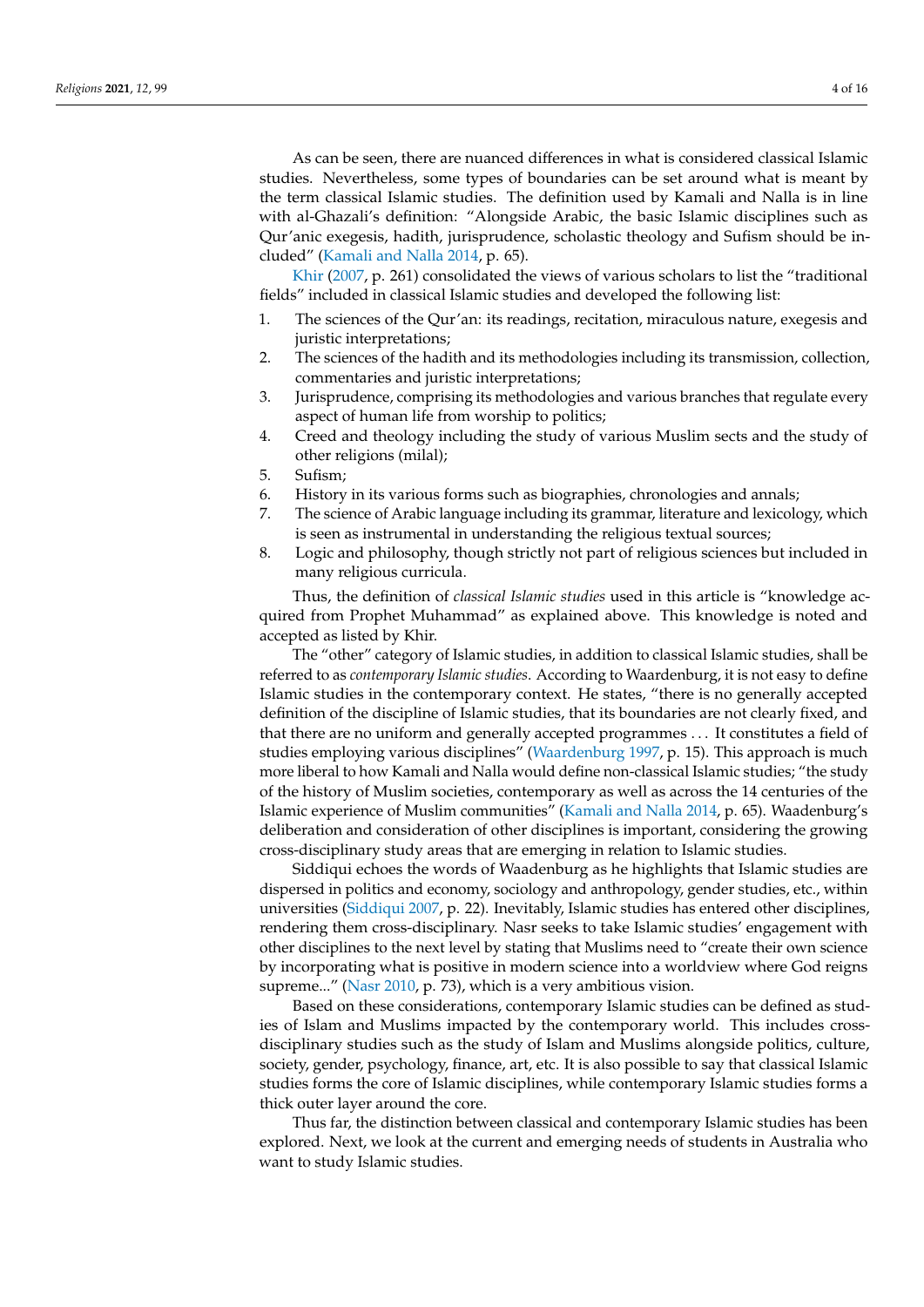## **3. Current and Emerging Needs for Islamic Studies in Australia**

Islamic studies in Australia continues to grow with a number of universities offering courses and programmes in Islamic studies. "The most well-established programs in Islamic studies, such as at the University of Melbourne, have only been offered since the latter half of the 20th century. Many other Islamic studies programs in Australia were only established in the past decade or so" [\(Rane et al.](#page-15-0) [2021,](#page-15-0) pp. 1–2). Most courses and programmes, however, reflect Western security concerns over Middle Eastern politics, radicalisation of Muslims and the need to understand extreme versions of Islam and extremist Muslims. This is evident by the number of courses offered on contemporary Islamic studies covering Muslim societies, communities and politics [\(Rane et al.](#page-15-0) [2021\)](#page-15-0).

A large percentage of students studying some type of Islamic Studies are non-Muslims, and this demand will most likely continue. For instance, Griffith University's Islamic studies students are 95% non-Muslims and University of New England's is 96% [\(Rane](#page-15-0) [et al.](#page-15-0) [2021\)](#page-15-0). However, there is also a large percentage of Muslim students studying Islamic studies in Australian universities. A total of 98% of Western Sydney University's Islamic studies students are Muslim compared to 90% at CSU and 70% at University of Melbourne [\(Rane et al.](#page-15-0) [2021\)](#page-15-0).

Not surprisingly, some Muslims in Australia have different expectations from Islamic studies, where their preference is to study classical Islamic studies. The number of classical Islamic studies courses available through the Australian universities demonstrates this. According to [Rane et al.](#page-15-0) [\(2021\)](#page-15-0), a total of 46 classical Islamic studies courses are available in Australian universities,  $30.5<sup>4</sup>$  of these offered by CISAC. That is, CISAC offers 66% of the classical Islamic studies courses offered in all of the Australian universities. The study of Islamic studies stems from needs. Based on CISAC alumni surveys and based on the literature, there are three areas of need for Islamic studies students from a Muslim background.

#### *3.1. Islamic Studies Experts*

The need for Islamic studies experts, such as imams and Muslim scholars, continues to be an important part of Muslims' presence in Australia. These experts need classical Islamic studies qualifications to be at a par with clerics and experts from other faith traditions.

Imams, in particular, have an important place in the fabric of Muslim societies. They lead the five daily prayers at mosques as the most basic aspect of their role. This role is generally complemented with counselling and pastoral care provided to members of their congregations. Often imams are consulted on the moral and ethical issues individuals face in their everyday life. In such cases, sound Islamic knowledge becomes a key point of reference. Imams also give weekly sermons to hundreds if not thousands of Muslims attending Friday prayers.

According to a 2014 report on the mosques of Sydney and New South Wales in Australia, 60% of mosques have full-time imams and most of them had received one form of Islamic higher learning. The report mentions, "Typically, the qualifications of the imam are from an institution located in the country of their own ethnic background or from countries and institutions that are famous for their Islamic studies programs, such as Egypt, Saudi Arabia and Turkey" [\(Underabi](#page-15-4) [2014,](#page-15-4) p. 11). In 2014, almost none of the imams serving in mosques were educated in Australia [\(Underabi](#page-15-4) [2014\)](#page-15-4).

To this day, there are no recognised courses or training for individuals who would like to become an imam in Australia. Many of the imams, who have received their qualifications from overseas, are members of the Australian National Imams Council (ANIC), a peak body that represents many of the imams of Australia. However, this membership has no influence on the employment of an imam by a mosque. There actually is no official register of individuals who qualify to be imams in Australia. Such a register is envisioned to have

<sup>4</sup> 0.5 is allocated to a course where only half the course has a classical Islamic studies focus.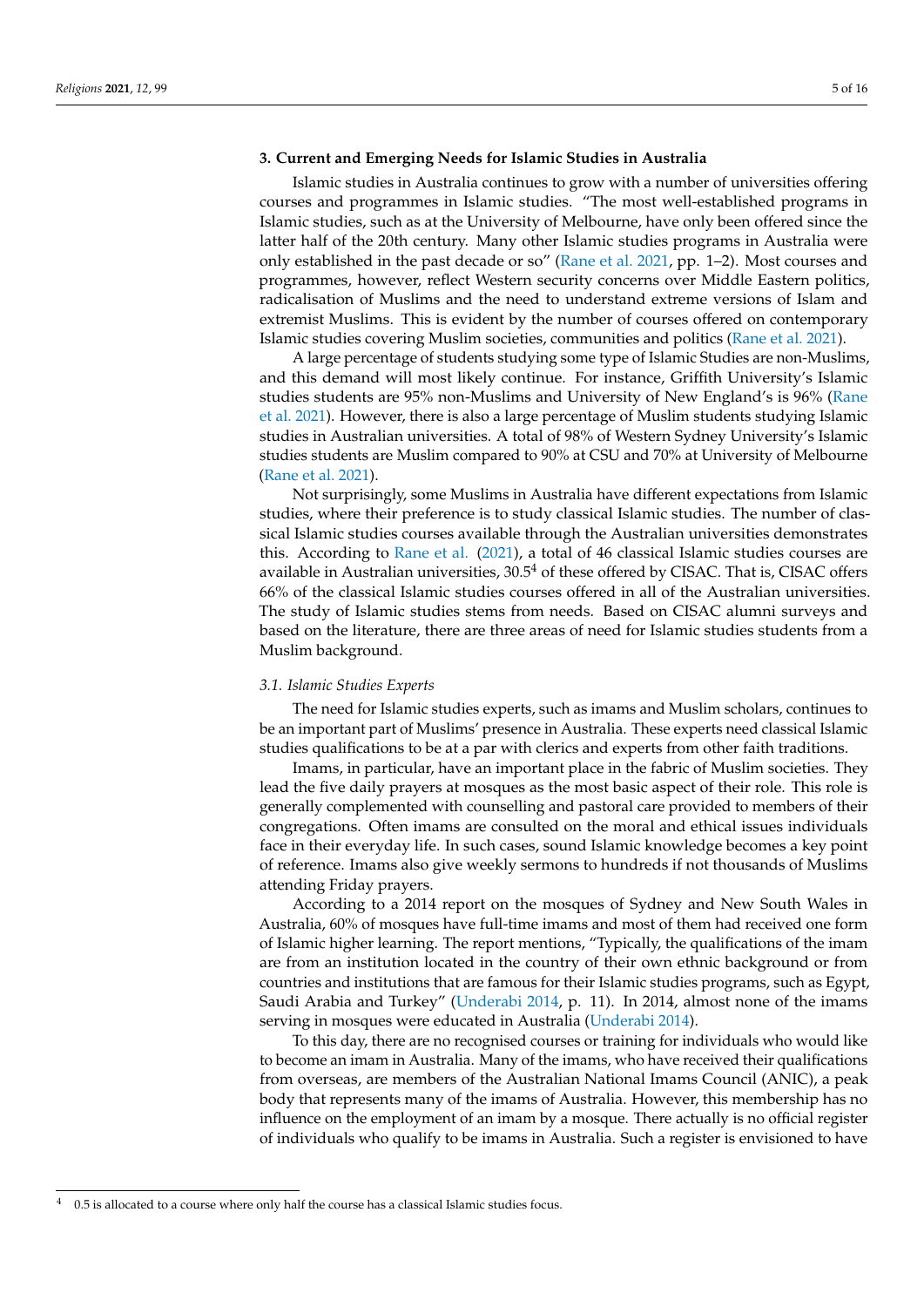eligibility criteria and a code of practice, which are enforceable by the peak body, ANIC. As of 2021, ANIC has more than 200 imams as members [\(ANIC](#page-14-7) [n.d.\)](#page-14-7).

Each of the large mosques in Australia have their own recruitment process for imams. For example, the imams at Preston Mosque in Melbourne are usually from Lebanon and other Arab countries, who are brought to Australia by the mosque's committee. "The Broadmeadows Mosque, with its largely Turkish congregation, has an imam who is assigned by the Presidency of Religious Affairs of the Republic of Turkey. These imams are normally assigned for a period of about four years, after which the serving imam is replaced" [\(Albayrak](#page-14-8) [2012,](#page-14-8) p. 31). In other words, there is no centralised way of assigning imams to mosques in Australia.

Furthermore, there are currently no Australian-based programmes that are recognised for producing qualified imams [\(Musharraf et al.](#page-14-9) [2019\)](#page-14-9). Thus, there is the continuing problem of not having home-grown imams. The National Centre for Excellence in Islamic Studies (NCEIS) is worth mentioning at this point due to the governmental expectations from it in this context. NCEIS was established in 2007 by the Australian government in a post-9/11 world and in the wake of the London bombings in 2005. After a stocktake of all universities by the government, it became evident that Australian universities had a wide range of Islamic studies programmes and courses and a focus on research [\(Saeed](#page-15-5) [2014,](#page-15-5) p. 88). This has fostered significant intellectual and religious development on Islam and Muslims in Australia [\(Ozalp and Keskin](#page-15-6) [2015,](#page-15-6) p. 218). However, there were "no Australian based study programs available to prepare Australians for Islamic religious leadership and teaching" [\(Saeed](#page-15-5) [2014,](#page-15-5) p. 88). This led to a collaborative arrangement between the University of Melbourne, Griffith University (QLD) and the University of Western Sydney (NSW) [\(NCCIS](#page-14-10) [n.d.\)](#page-14-10). The NCEIS made important contributions such as offering minors and majors in Islamic and Arabic studies and furthering excelling in Islamic studies research; however, the goal of a university in Australia that trains imams was not achieved through NCEIS. Professor Abdullah Saeed, the founder and director of NCEIS made it clear that the goal of training imams was not a goal which he believed would be possible in a secular university:

 $\ldots$  although when the idea of a national center for Islamic studies was originally floated, the government's emphasis was on training future religious leaders and providing professional development for existing imams, the consortium partners made it clear from the very beginning that training imams in the way it is done at traditional Muslim seminaries (a program focusing on traditional Islamic disciplines for Muslims) cannot be undertaken at secular Australian universities." [\(Saeed](#page-15-5) [2014,](#page-15-5) pp. 93–94)

Another initiative worth mentioning in the context of home-grown imams is the Bachelor of Islamic Studies offered by CISAC, CSU; it is arguably the most appropriate program to achieve the possibility of training imams in Australia due to the fact of its comprehensive classical Islamic studies content. On this point, [Musharraf et al.](#page-14-9) [\(2019\)](#page-14-9) states,

"Core Islamic sciences (such as Tafsir, Usul Al-Din, Usul al-Fiqh, Adaab, Usul al-Hadith and others) are adequately represented in their (CISAC, CSU's) bachelors and masters courses in combination with units that aim to develop cultural integration of religious leaders and Imams with Australian values—a unique combination that we have not found in any other course." (p. 82)

Training imams in Australia is certainly an area that needs to be explored. One of the challenges is the lack of serious attempts by the ANIC to evaluate the Bachelor of Islamic studies offered by CISAC for the purpose of qualifying imams. As it currently stands, there is no information available on ANIC's website on what qualifies an individual to become a member. Although the website mentions that one must be an "imam" to be a member, the specifics of qualifications needed for one to be defined as an imam are not provided [\(ANIC](#page-14-7) [n.d.\)](#page-14-7).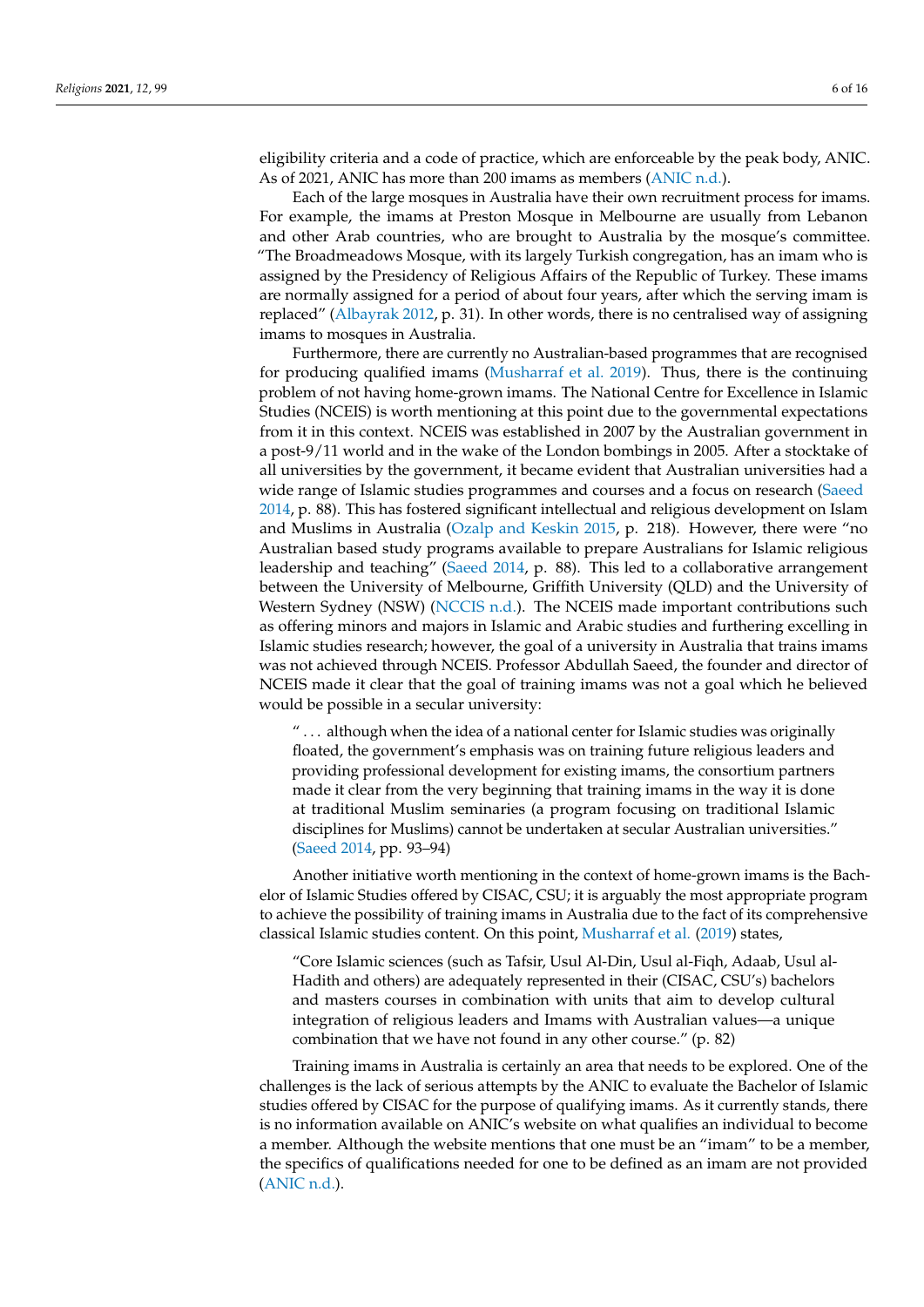Religious studies in the higher education sector for the purpose of training religious leaders is not new in the Australian context. The Bachelor of Theology, a program that focuses on Christian studies, is offered by CSU and is designed to equip students "for Christian ministry or leadership." [\(CSU](#page-14-11) [n.d.a\)](#page-14-11). As a professional pathway, "the course can lead to ordained ministry in either the Anglican or Uniting Church" [\(CSU](#page-14-11) [n.d.a\)](#page-14-11). This programme was first offered in 2005 through CSU and continues to provide graduates who enter into the ministry role, the Christian equivalent of an imam. Bachelor of (Christian) Theology is offered at numerous other Australian universities including Flinders University, The University of Notre Dame Australia, Australian Catholic University and University of Divinity. Therefore, it is only natural that Australian universities also offer Islamic studies with the purpose of equipping students for Islamic leadership, including the role of imam. In due course, this may become a reality.

#### *3.2. Islamic Studies to Complement Professional Training and Career*

Historically, Islam has been part of Muslim societies at many levels. In modern times, Islamic perspectives and cross-disciplinary approaches in finance, economics, medicine, psychology, law, social work and chaplaincy have increased. Given that employment opportunities as imams and academics are limited in Australia, Muslim high school graduates pursue careers in a professional sector which can then land them with employment. Having said that, many religious Muslims feel the need to study Islam to cover the gap in knowledge or better understand and serve a large Muslim clientele as part of their existing profession.

For example, the discipline of Islamic finance covers areas such as dealing with interest, superannuation, shares, assets and banking. Religious Muslims want to make their financial decisions consistent with Islamic ethical norms without compromising their faith. This produces a need for financial experts to be familiar with Islamic economics, finance and banking. Islamic psychotherapy is another cross-disciplinary area that is gaining some traction. This encompasses qualified psychologists who also have qualifications in Islamic psychology. This necessitates foundational knowledge in classical Islamic studies, especially Islamic spirituality. Currently, no Islamic psychology programmes are offered in the Australian higher education sector. Furthermore, a growing number of Muslims are entering the legal profession in Australia. Lawyers with a Muslim background deal with Muslim clients in many instances in relation to marriage and divorce. Lawyers understanding Islamic law and how it relates to Muslim culture and thinking are important to complement their standard legal training, making this cross-disciplinary area pertinent. Similar needs and opportunities are present for other professions as well.

In the survey of CSU alumni, 12% of the graduates mentioned that they studied Islamic studies to enhance their profession, and 30.8% of graduates said the programme enhanced their profession "a lot" (26.5%) or "extremely" (14.3%). This suggests that Muslim professionals are seeking Islamic studies to enhance their profession. It could be said that the Islamic studies programmes are attracting professionals.

## *3.3. Muslim Student to Personally Benefit from Islamic Education and Teach Others*

There is a strong culture among Muslims to study their religion for personal reasons and not for career purposes. This was evident in the survey with CSU alumni; 60% of students completing an Islamic studies programme stated that their main purpose was to learn about their religion for self-development purposes.

While keen students of classical Islamic studies are divided between the various education institutions, such as mosques, madrasas and non-accredited education institutions, some Muslims prefer to study classical Islamic studies in the higher education sector. For example, 86% of CISAC alumni surveyed said that the offering of a university degree by CISAC had a "strong" to "extreme" influence on their choice to study at the institute. Interestingly, 76% of them also stated that the fact that the programmes were taught from within the tradition (classical Islamic studies focus) had a "strong" to "extreme"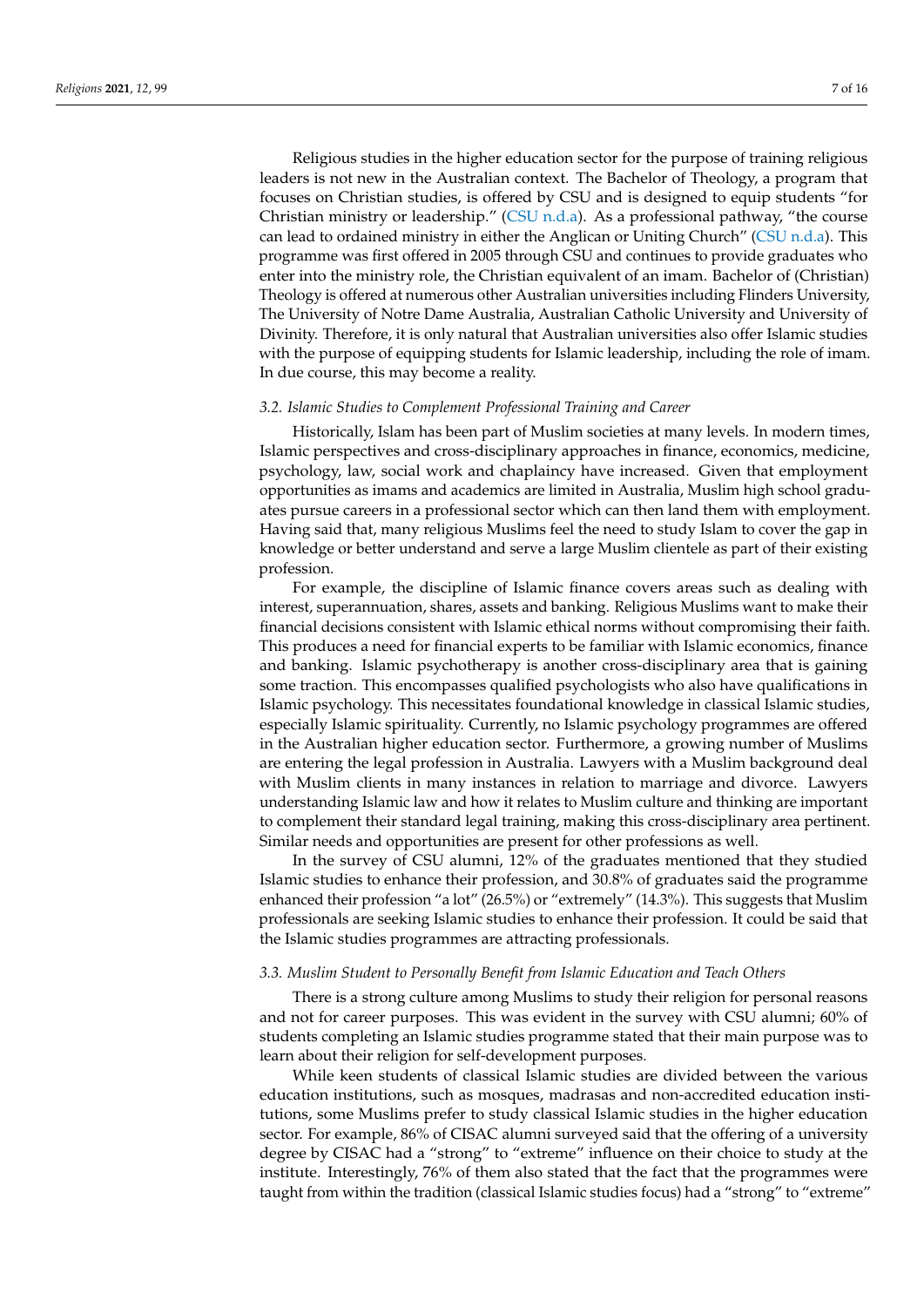influence on their choice to study at CISAC. Therefore, there is clearly interest within the Muslim community to study classical Islamic studies at the higher education level for self-development purposes.

#### **4. Islamic Studies Currently Available in Australia**

Despite the significant changes to the Muslim world, classical Islamic studies has not been abandoned and, if anything, it continues to be considered an important part of scholarship in the Muslim world, and now for Muslims living in the West, including Australia. Islamic studies in Australia has taken on various shapes and forms, being taught by a range of institutions from local mosques to universities.

### *4.1. Classical Islamic Studies*

Classical Islamic studies, also known as the Shari'ah sciences [\(Saeed](#page-15-7) [1999\)](#page-15-7), is based on knowledge that covers 14 centuries of scholarship and began with Prophet Muhammad. It comprises knowledge that has developed throughout the centuries in a systematic manner with a large body of literature and is a reference point for many Muslims of today. Classical Islamic studies is an established system of knowledge in various sub-discipline areas such as fiqh (jurisprudence), kalam (theology), sirah (life of Prophet Muhammad), Hadith studies, tafsir (exegesis) studies and usul (methodologies) related to these sub-disciplines. These subject areas are considered an essential part of Islamic scholarship for the majority of Muslims as they lay the foundation of the Islamic sources, beliefs and practices. They also maintain a connection to the 14 centuries of scholarship within the Muslim world, a key aspect that is fundamental to classical Islamic studies.

The study of these disciplines has become the accepted norm for most universities that teach Islamic studies in Muslim-majority countries. In Muslim countries, the purpose of a Bachelor of Islamic Studies (Bachelor of Divinity or Bachelor of Theology) is to prepare students for religious leadership roles, mainly as an imam or mufti within that country [\(Abu Dardaa et al.](#page-14-12) [2008\)](#page-14-12). Such programmes comprise three to four years' study of Islamic studies with classical Islamic courses making up a large portion of the programme design.

With the secularisation and colonisation of many Muslim countries, teaching classical Islamic studies on a larger scale has been taken up by madrasa-style institutions. Madrasas have existed since the turn of the 9th century and spread throughout the Muslim world. The innovation of the Nizamiya madrasa system in the 11th century played an important role in the Muslim world for centuries [\(Marshallsay](#page-14-13) [2012\)](#page-14-13). As Berkey highlights, however, the medieval madrasas had nothing close to an advanced or well-designed curriculum. Where one studied did not matter; what mattered was who one studied with. Qualification was not certified by an institutional degree but by a personal licence (ijaza), and this was issued by a teacher to their pupil [\(Berkey](#page-14-14) [2007\)](#page-14-14). To some extent, in the classic Islamic madrasa education, students designed their own education pathway by selecting what books to study and with whom. This distinction is important and explains why madrasa education struggles to adapt to the modern university framework.

Madrasas significantly vary in their quality of teaching. In the modern era, some madrasa systems founded in the 19th century have developed a curriculum to ensure classical Islamic content is learnt through structured courses and the learning is measured through assessments. Darul Uloom education institutions, established by the Deobandi Movement, are a prime example of such institutions. Having originated in India in 1866, Darul Uloom had 30 institutions, which grew to nearly 9000 institutions worldwide by 1967 [\(Sikand](#page-15-8) [2005\)](#page-15-8). Darul Uloom affiliated madrasas have spread worldwide with institutions present in many non-Muslim countries such as the UK, South Africa and Australia. In total, 17 of the 26 Islamic seminaries in the UK follow the Deobandi curriculum [\(Neyazi](#page-15-9) [2014\)](#page-15-9). The Darul Ulum College in Australia is a similar education institution following the madrasa curriculum. The college, which is found in Melbourne, was established in 1997 and currently has 950 students [\(Darul Ulum College of Victoria](#page-14-15) [n.d.\)](#page-14-15). While it is a registered school that teaches the Victorian school curriculum, it offers an optional six-year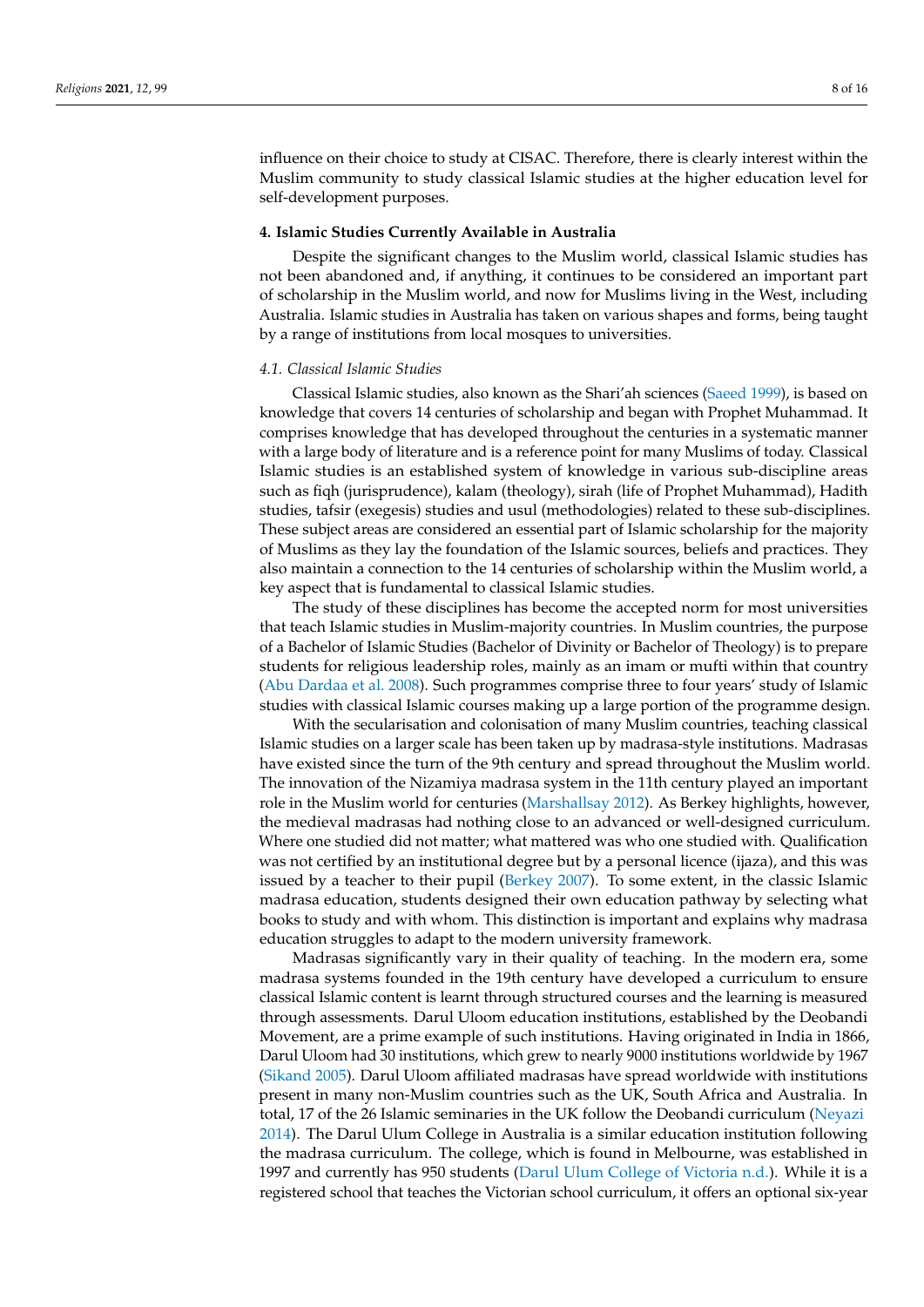add-on madrasa style Shariah course. The course has no accreditation with any higher education institution.

Hence, a major limitation of these madrasa-style institutions is that they have no higher education recognition within the countries they function in. As a result, graduates from these institutions need to undertake a university degree in addition to their madrasa studies for their studies to be officially recognised.

Most mosques in Australia and other Islamic institutions also offer Qur'an reading classes and some form of Islamic studies courses, for which there is a demand. "In the early history of Islam, the mosque was the central place for the transmission of Islamic religious sciences" [\(Berkey](#page-14-14) [2007,](#page-14-14) p. 42). Many of the madrasas were also part of a mosque. This legacy of a mosque's role is reflected in the mosques of Australia. The classes offered are often short courses without assessments and delivered in a lecture style. While these types of courses are popular for a certain Muslim audience, their limitations make them less attractive for individuals seeking more structured, curriculum-based learning where their studies will be recognised with a qualification from a university.

There are implications for offering non-accredited courses that have not gone through the rigorous process of being scrutinised by an accredited education institution's policies and regulations. Lack of accreditation removes the checks and balances needed to ensure quality content, qualification of the lecturers/teachers and proper assessment design to achieve the desired learning outcomes.

Although there is an evident need for classical Islamic studies in Australia, the number of courses offered in the higher education sector covering classical Islamic studies is limited. In the report produced by [Rane et al.](#page-15-0) [\(2021\)](#page-15-0), 14 universities offer courses that fall under the category of Islamic studies. The report further categorises the courses offered by these universities into classical Islamic studies, history, language and culture, contemporary politics, Muslim societies and communities, security and conflict and other [\(Rane et al.](#page-15-0) [2021\)](#page-15-0). Based on the two categories used in this article, other than the classical Islamic studies category, the rest of the categories within the report fall under contemporary Islamic studies.

CISAC offers the largest number of classical Islamic studies courses, offering 30.5 such courses. These courses are undertaken within programmes, Bachelor of Islamic studies, Master of Islamic studies and Master of Classical Arabic. The University of Melbourne offers the second highest number of classical Islamic studies courses with the offering of 6 courses, Western Sydney University offers 4.5, Australian National University offers 2.5, Monash University offers 2, Griffith University offers 1 and University of New England offers 0.5 [\(Rane et al.](#page-15-0) [2021,](#page-15-0) p. 12).

It is difficult to know from this report how many students have taken classical Islamic studies courses. According to the report, however, there were 3517 annual course enrolments in some type of Islamic studies [\(Rane et al.](#page-15-0) [2021\)](#page-15-0); 1200 of those were enrolled in CISAC, CSU. That is, 34% of students studying Islamic studies in Australia, are studying at CISAC, CSU.

The question of why more universities do not offer programmes with a greater classical Islamic studies focus is worth discussing, as there are several reasons. As per the definition of classical Islamic studies provided earlier, a programme with a comprehensive classical Islamic studies component would include courses from the various disciplines of Islamic studies: usul al-tafsir, tafsir studies, usul al-hadith, hadith studies, fiqh, usul al-fiqh, sirah, theology, Sufism/tasawwuf, Arabic and logic.

The reason CISAC is able to offer programmes with a strong classical Islamic studies focus, despite the challenges posed, shall also be explained. Before discussing the challenges, some insight into the courses offered by CISAC shall be provided. This shall help to better understand the response to challenges that will be listed.

The Bachelor of Islamic studies offered by CISAC [\(CSU](#page-14-16) [n.d.b\)](#page-14-16) is the most comprehensive programme on Islamic studies in Australia where students need to complete 24 courses as part of the programme. Students complete 10 core courses, 4 Arabic courses and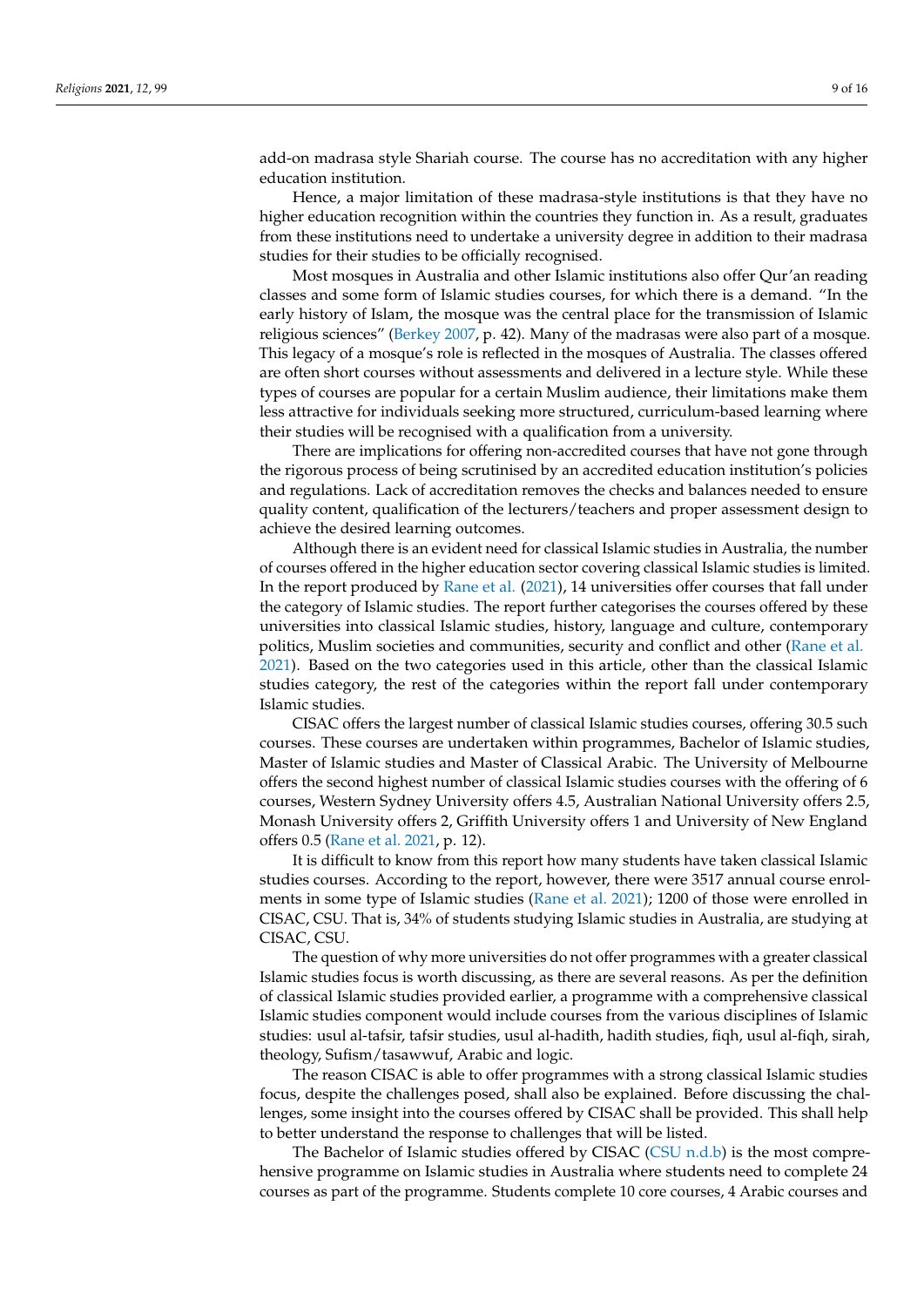10 Islamic studies elective courses. All 10 core courses fall under the category of classical Islamic studies and include:

Islamic Worldview and Faith Essentials Fiqh (Islamic Law) of the Five Pillars Ihsan (Spirituality) Essentials Sirah (Life of Prophet Muhammad) Usul al-Din (Foundational Islamic Theology) Usul al-Fiqh (Methodology of Islamic Law) Usul al-Tafsir (Methodology of Qur'anic Exegesis) Usul al-Hadith (Methodology of Prophetic Traditions) Advanced Study of Tafsir (Qur'anic Exegesis) Literature Advanced Study of Hadith Literature

Students choose four Arabic courses from the 9 options available. The courses they choose depends on the level of Arabic they have before they commence the course:

Arabic Skills 1 Arabic Skills 2 Arabic Skills 3 Introduction to Arabic Reading Beginner Arabic Language 1 Beginner Arabic Language 2 Intermediate Arabic Grammar 1 Intermediate Arabic Grammar 2 Advanced Arabic Grammar

Students also choose 10 elective courses as part of the programme; 5.5 of the electives course options fall under classical Islamic studies, while 6.5 of them fall under contemporary Islamic studies:

Classical Islamic studies electives: Mantiq (Logic) and Critical Reasoning Akhlaq (Morality) and Adab (Manners) in Islam Purification of the Heart History of Prophets: Adam to Jesus Islamic Family Law Religious Service and Community Leadership (0.5 classical and 0.5 contemporary) Contemporary Islamic studies electives:

Islam in the Modern World

Women in Islam and Islamic Cultures

Islamic History and Civilisations Guided Research

Muslims in Australia: Past and Present Modern History of Islamic Societies

Master of Islamic Studies [\(CSU](#page-14-17) [n.d.c\)](#page-14-17) is the second most comprehensive programme with a classical Islamic studies focus, offered by CISAC. The 4 core courses fall under the category of classical Islamic studies:

Islamic Worldview and Theology

Methodology of Islamic Law (Usul al-Fiqh)

Methodology of Qur'anic Exegesis (Usul al-Tafsir)

Methodology of Prophetic Traditions (Usul al-Hadith)

Students also complete 4 Islamic studies elective courses and 4 research-style courses, which can be classical or contemporary Islamic studies courses.

There are numerous challenges to offering complete programmes which have a strong classical Islamic studies focus: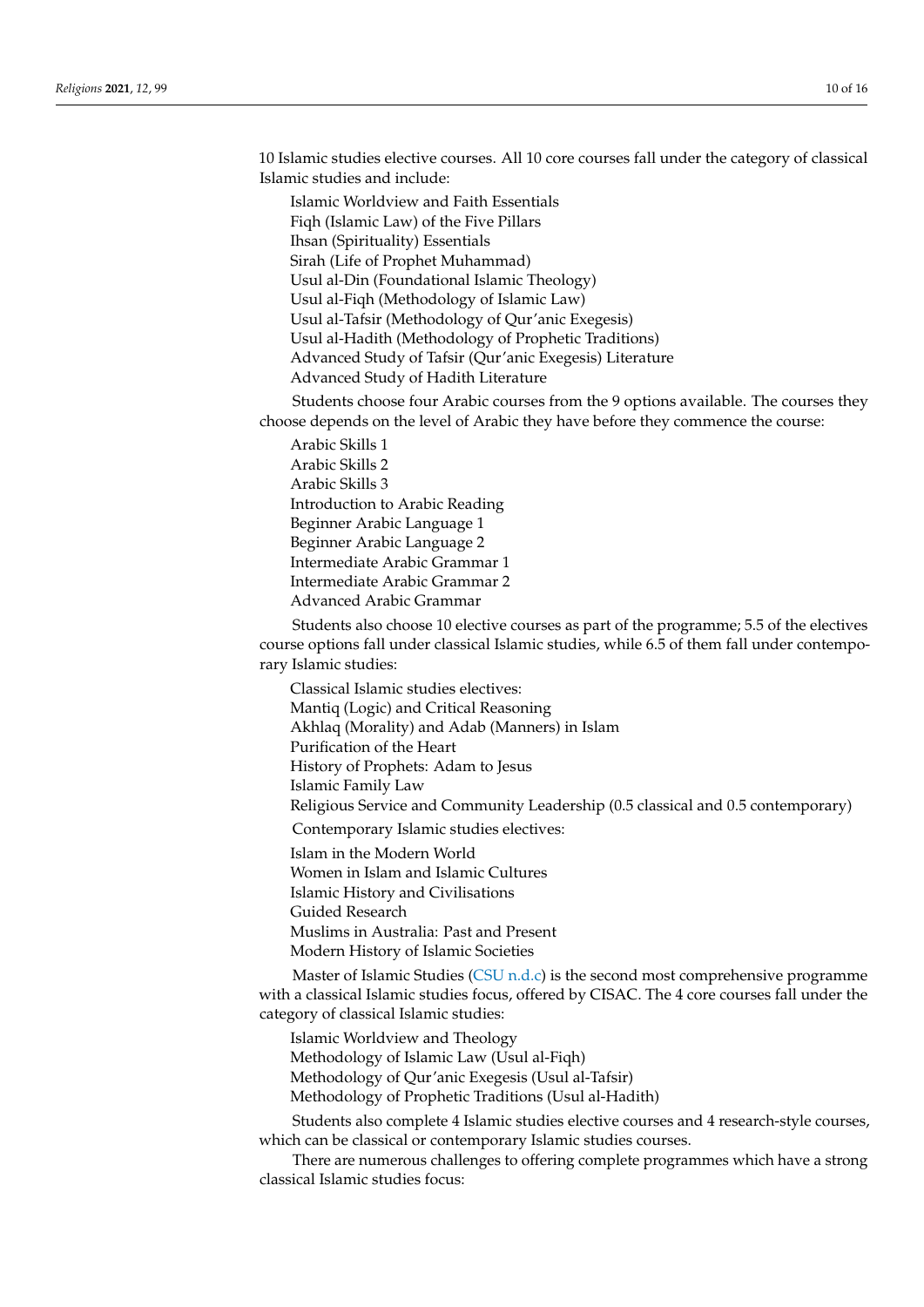Challenge 1: Studying classical Islamic studies appeals to many Muslims. However, not all Muslims are inclined to study classical Islamic studies over contemporary Islamic studies. Since Muslims are a significant minority in Australia, the potential pool of students is even further reduced.

Response 1: While Muslims are a significant minority in Australia, making up 2.6% of the population, that still equates to 604,200 Muslims [\(ABS](#page-14-18) [2017\)](#page-14-18). CISAC is currently appealing to an Australian base of Muslim students with 471 active students where at least 90% of the students are Muslims. Therefore, there is a demand in this niche area.

Challenge 2: Other options are available to study classical Islamic studies, other than at university. The courses offered by non-accredited educational institutions, such as mosques and madrasas, are usually a much cheaper option for students. They also do not require students to undertake a heavy study load or to complete assessments. Completing a "lighter" course and not having to do assessments appeals to many.

Response 2: While some students of classical Islamic studies are choosing mosques or madrasas for their Islamic studies, there are students who would like to study classical Islamic studies and receive a university qualification at the end of their studies. Based on the CISAC alumni survey, 50% of the alumni stated that getting a university qualification at the end of their studies strongly influenced them to study at CISAC, while 38% said it was of strong influence. Overall, 6% stated that it was of moderate influence and 6% stated that it was of no influence. In other words, 94% of the surveyed students were influenced by the offering of a university qualification when deciding to study at CISAC, where its courses are known to have a heavy classical Islamic studies load.

Challenge 3: Few lecturers have sufficient qualifications in classical Islamic studies in addition to having a PhD qualification which is recognised by Australia. While such academics do exist in various Australian universities, a whole department of Islamic studies staff is needed in order to be able to teach a programme that is composed of 24 courses, which is the number of courses in a Bachelor of Islamic Studies programme. One or two staff cannot teach a whole programme as each course requires specialised knowledge.

Response 3: Four of the staff at CISAC have completed 6–10 years of classical Islamic studies in a Muslim country after which they completed their PhD in Australia or USA. Six staff have completed PhDs in contemporary Islamic studies or on a topic that combines classical and contemporary Islamic studies, while four staff are Arabic teachers with expertise in Arabic. Currently, there are 14 academic staff at CISAC. Putting together a department of 14 academic staff where more than half of them have classical Islamic studies expertise in the Australian context is not easy. Furthermore, the differing expertise of the various staff at CISAC ensures a 24-course undergraduate programme and a 12-course postgraduate programme can be taught.

Challenge 4: A high cost is associated with establishing and administering a higher education institution which offers programmes that have a strong classical Islamic studies focus: a niche market. Even though many Muslims want to study, the numbers are still limited, making these institutions a financial liability. With finite student numbers, and hence income, the cost of investment becomes a deterrent to aspiring leaders who would like to teach a whole programme on Islamic studies.

Response 4: CISAC currently has 14 academic staff and 8 professional staff. Some staff work part-time or as sessional staff. Developing a faculty of this size has required significant financial support from the community. Without the community support, it would have been very difficult to establish a faculty of this size for Islamic studies courses in the Australian context for the niche market that exists.

Challenge 5: The challenge of teaching classical Islamic studies in a secular university where the methodologies used in classical Islamic studies are different from methodologies used in a secular university.

Response 5: The methodologies of the classical Islamic studies courses offered by CISAC in a secular university (CSU) were significant considerations when the courses were being developed. As discussed previously, the content of a classical course is often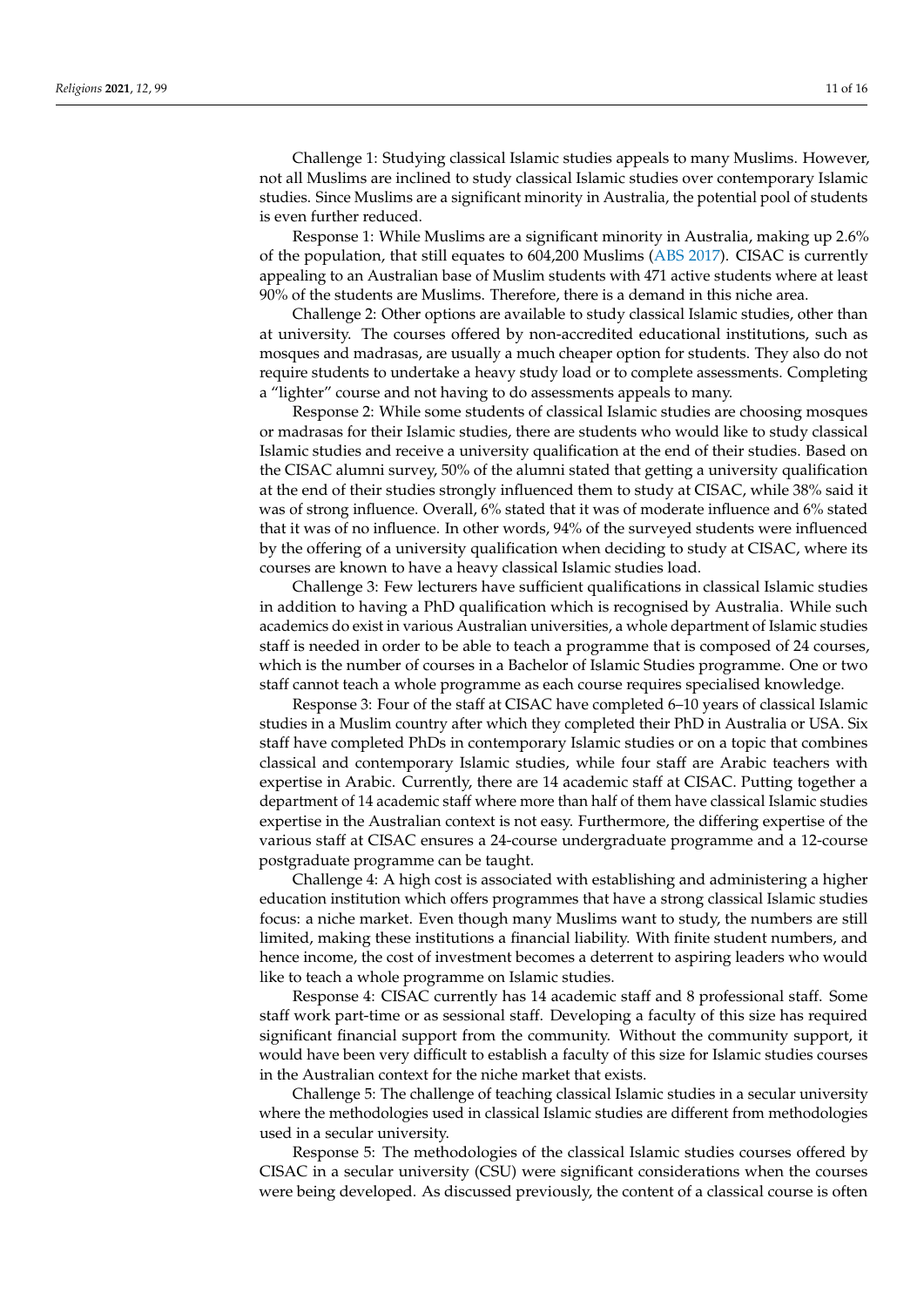set. Memorising content and understanding concepts that have been established over the centuries is an important part of studying classical Islam. More often than not, such content is traditionally not critiqued. On the other hand, studying in the higher education sector requires critiquing, analysis and the development of new content/ideas, especially towards the end of a bachelor's degree and, most importantly, at the master's degree level. The CISAC classical Islamic studies courses have found a way to ensure students learn the content of a discipline as established throughout the centuries, while developing skills needed at university level such as writing, referencing, analytical skills and research.

The sirah (life of Prophet Muhammad) course offered by CISAC shall be looked at as a case study. The course discusses the significant events that took place during the time of Prophet Muhammad. That is, students are expected to know the sirah as established in the classical sources. However, students are provided with a wide range of readings, classical and contemporary, about the sirah to demonstrate that differing views exist on the sirah. Thus, exposure to the different views is an essential component of the course. Furthermore, the sirah is contextualised for today's world so that the events that took place during the time of Prophet Muhammad can be applied to the current times. Students are encouraged to do this through their own analyses to ensure they are able to apply the knowledge they have gained. The sirah is also discussed in the contemporary context by addressing the many misconceptions that exist about the life and character of Prophet Muhammad.

Sirah students are expected to develop their writing and research skills through the writing of an essay where they need to use a wide range of sources, including classical and contemporary sources. Below are some examples of essay questions that are included for this course:

- Discuss and analyse the marriage of Prophet Muhammad (pbuh) to Aisha focusing on the deliberations related to her age;
- Analyse Prophet Muhammad (pbuh) as a role model: elaborate on his methodology of problem solving in the modern context;
- Analyse the Last Sermon in regard to human rights, race and gender relations;
- Discuss Prophet Muhammad's conflict resolution and peace-making methodology and how this can be implemented in modern days.

Assessments are an important part of a course. The sirah course is composed of 5 assessments:

- Participation and engagement 10%: students are expected to attend weekly online tutorials;
- Research and referencing quiz 5%: being a first-year course, the development of research and referencing skills has been incorporated into the course;
- Submission of a first version of essay 25%: being a first-year course, students submit a 1000-word draft essay which they receive feedback on before they finalise their essay;
- Submission of final version of essay 20%: students are expected to incorporate the feedback they have received from their lecturer to finalise their essay;
- Exam 40%: students are asked questions from the lecture content in a closed-book exam.

As can be seen from the assessment breakdown, knowledge about the sirah is important and is assessed mainly through the exam. Writing, analytical and critical skills are also important and are mainly assessed through the writing of the essay. It is beyond the scope of this article to provide all the details about the learning and teaching strategies used in this course. However, it is hoped that the brief insight provided helps to understand how a classical Islamic studies course is taught at the university level. Each classical Islamic studies course is evaluated individually and offered in a way that established knowledge related to the course is taught, while fulfilling the standards of a university course. A whole range of CSU policies are taken into consideration, such as Course Outline Policy, Assessment Policy, Moderation Policy and Graduate Learning Outcome mapping.

Through the above discussions, it can be seen that there are numerous challenges confronting a university that seeks to teach a complete programme where the prime focus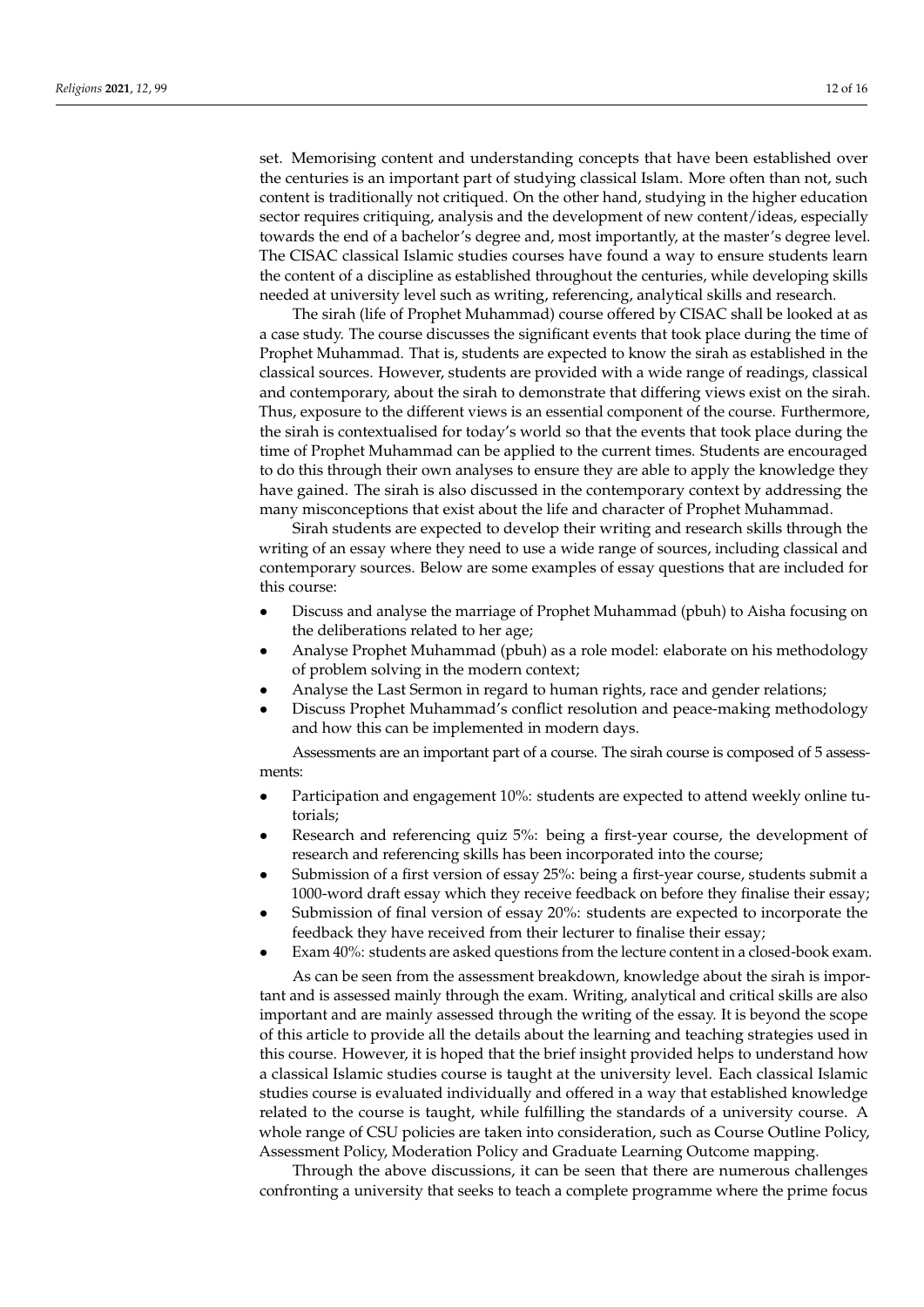is classical Islamic studies. Despite these challenges, CISAC has been able to achieve this as explained above.

## *4.2. Contemporary Islamic Studies*

The place of Islam and Muslims in the contemporary world is just as important, with many questions demanding answers, particularly in relation to understanding Islam and Muslims in the Western context [\(Kurzman and Ernst](#page-14-19) [2012\)](#page-14-19). With the growing population of Muslims in Australia and as a result of world events, the need for contemporary Islamic studies became even more apparent. This type of study has generated a lot of interest among Muslims and non-Muslims to better understand the role of Islam, the religion followed by more than 1.8 billion Muslims worldwide.

Half a century ago, the study of Islam and Muslims appeared more as Orientalist studies, where Muslims were often the object of study. Since the influential criticism of Orientalism by Edward Said, the inadequacy of Orientalist framework in understanding Muslims and Islam has shifted the approach to contemporary Islamic studies. The greater presence of Muslim academics in Australia since the 1970s has also been of great influence. In the post-11 September world, the change has become even more apparent with a desire to genuinely understand and represent Islam and its adherents. These forces produced new approaches to contemporary Islamic studies.

It is important to note that there have been a significant number of Muslims students in Australian since the 1950s, but their affiliation was not always based on religious grounds [\(Ansari](#page-14-20) [2018,](#page-14-20) p. 105). That is, they were studying in disciplines other than Islamic studies as Muslim students, whereas the focus here is Islamic studies in Australian universities.

As part of the NCEIS initiative, Melbourne University, Western Sydney University and Griffith University developed a suite of courses, minors/majors that sit well under contemporary Islamic studies. While their programmes have elements of classical Islamic studies, their main focus is contemporary Islamic studies. As of 2016, the mentioned universities offer a minor and major in Islamic studies [\(Rane et al.](#page-15-0) [2021\)](#page-15-0). Other universities with a major in Islamic studies include Monash University and University of New England. Deakin University also offers a minor in Islamic studies [\(Rane et al.](#page-15-0) [2021\)](#page-15-0).

At the postgraduate level, Melbourne University offers an Islamic studies specialisation (four courses) in its Graduate Certificate in Arts and Graduate Diploma in Arts. Other than Melbourne University, CSU is the only other university that offers postgraduate programmes. It is also the only university that offers a master's programme in Islamic studies, with two of them falling under classical Islamic studies—Master of Islamic Studies and Master of Classical Arabic—and one course falling under contemporary Islamic studies—Master of Contemporary Islamic Studies [\(CISAC](#page-14-21) [n.d.b\)](#page-14-21). Continuation of these courses suggests a demand for contemporary Islamic studies in the higher education sector, at undergraduate and postgraduate levels.

Overall, it seems that contemporary Islamic studies is almost always offered by Australian universities, whereas classical Islamic studies is offered primarily by non-accredited education institutions as well as some universities. This means contemporary Islamic studies courses have been developed on the foundation of university standards, where universities ensure academic staff are sufficiently qualified and provide the framework needed to develop the courses in line with the university's policies and guidelines stipulated by the Australian Qualification Framework (AQF) [\(AQF](#page-14-22) [n.d.\)](#page-14-22) and Tertiary Education and Standards Agency (TEQSA) [\(TEQSA](#page-15-10) [n.d.\)](#page-15-10).

The methodology of study of the courses in contemporary Islamic studies programmes uses theories and methods from other disciplines such as sociology, political science and cultural studies. Such theories and methods have a strong focus on analysis, evaluation and critical thinking. Consequently, the methodology of contemporary Islamic studies is different from the methodology of classical Islamic studies, whose methodologies (usul) are often considered by Muslims to have been perfected by classical Muslim scholars, leaving no room for new development [\(Saeed](#page-15-7) [1999\)](#page-15-7). CISAC has, however, found a way to integrate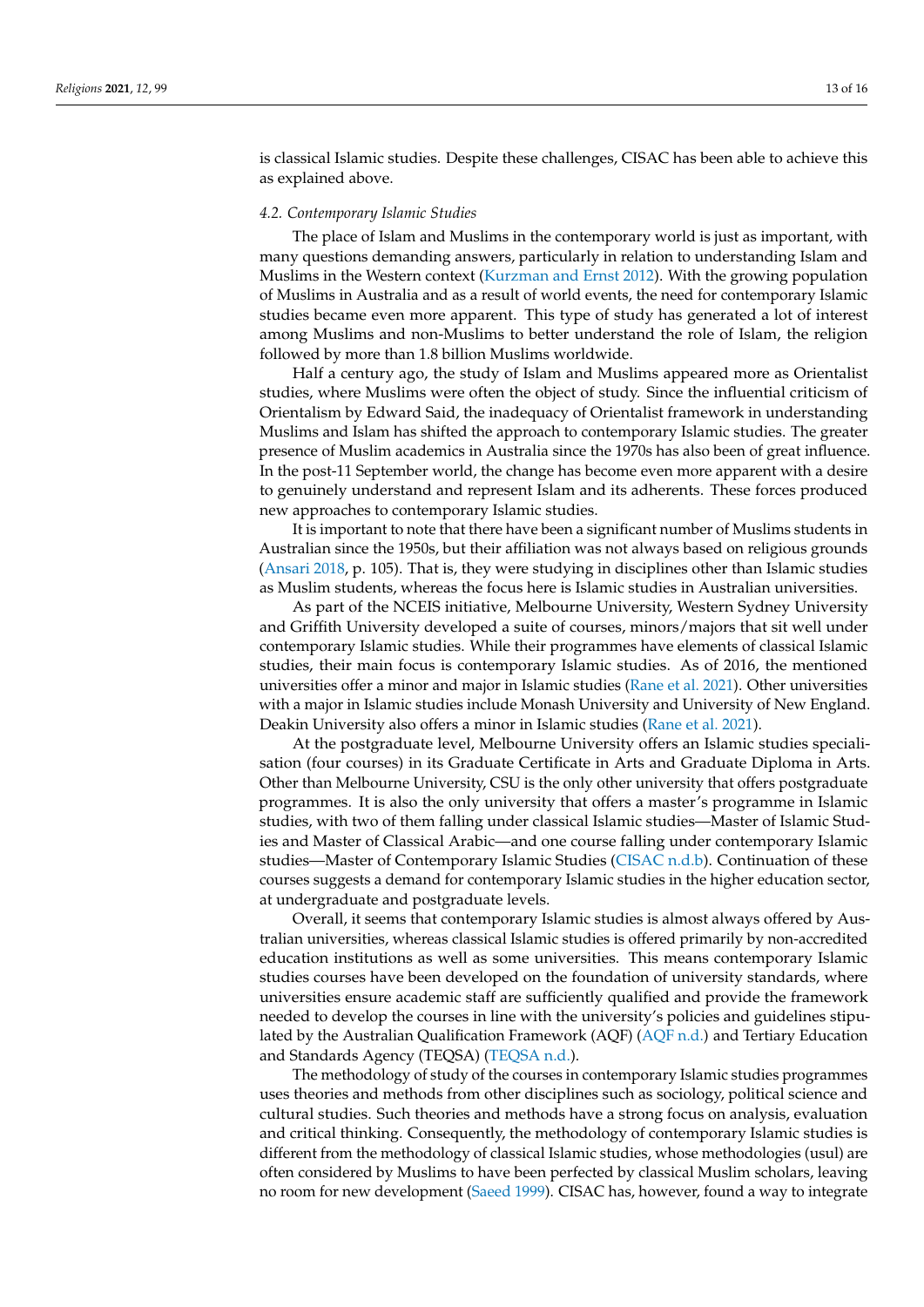the contemporary and classical methodologies in their courses, as demonstrated through the example of the sirah course.

## **5. Conclusions**

There is a growing need to provide Islamic studies programmes in Australia. This growth is spearheaded by the growing prominence of Islam and Muslims in the post-11 September world. This prominence has also highlighted the different needs of Islamic studies students. The distinction between classical and contemporary Islamic studies has become more significant as a result. Classical Islamic studies is more identifiable and limited to core Islamic disciplines that trace their origin to classical Islamic scholarship. Contemporary Islamic studies is used to indicate all other studies of Islam and Muslims, particularly in the contemporary world. This includes cross-disciplinary studies such as the study of Islam and Muslims alongside politics, culture, society, gender, psychology, finance, etc. It is possible to ascertain that classical Islamic studies forms the core of Islamic disciplines, with contemporary Islamic studies forming a thick outer layer around the core.

In the Australian context, there is a growing need for Islamic studies to fulfil specific educational and training needs, namely the need for Islamic studies experts, including imams and other religious leaders; the need for Islamic studies to complement various professional sectors such as finance, law and psychology; and the need that Muslims feel to study their religion in a systematic manner. All three of these needs require classical Islamic studies to be part of the knowledge base. While some of these needs are fulfilled by educational institutions that are not part of the higher education sector, the higher education sector is still playing a significant role in this space.

Overall, the higher education sector in Australia has played an important role in educating Muslims and non-Muslims about Islam, with 14 universities offering some type of Islamic studies. The focus of each of the universities varies significantly; while some have a strong focus on contemporary Islamic studies, others have a stronger focus on classical Islamic studies. CISAC, CSU has the greatest focus on classical Islamic studies.

Despite the demand for classical Islamic studies in the higher education sector, there are various challenges for universities to offer these courses, especially in the form of a programme. This may explain why there is a limited number of university programmes which have a strong classical Islamic focus. Classical Islam is a niche study area. It can also be offered by other educational institutes such as mosques and madrasas, which further thins out this niche market. Moreover, offering a classical Islam programme in the higher education sector requires a pool of lecturers who have qualifications in both classical Islamic studies and a PhD. While such lecturers exist in various Australian universities, getting a pool of such lecturers together who can teach 24 courses to make up a programme is not easy; a whole Islamic studies department is needed to teach a complete programme. This has huge financial implications. Finally, there are challenges around teaching classical Islamic studies in a secular university, especially in relation to the methodologies used in teaching such courses. CISAC has been able address all of these challenges. Not only is it the leading university centre to offer the greatest number of Islamic studies programmes, the largest number of Islamic studies courses with the highest number of Islamic studies students, but it also has the strongest classical Islam focus out of all the Australian universities.

Islamic studies, including classical Islamic studies, is here to stay in Australia. This article sought to provide a better understanding of what is available in this space, especially in the higher education sector. Given that the Muslim population in Australia is increasing, teaching classical Islamic studies complemented by contemporary Islamic studies in universities is crucial to fulfil various needs.

**Author Contributions:** Conceptualization, Z.K. and M.O.; writing—original draft, Z.K.; writing review and editing, Z.K. and M.O. Both authors have read and agreed to the published version of the manuscript.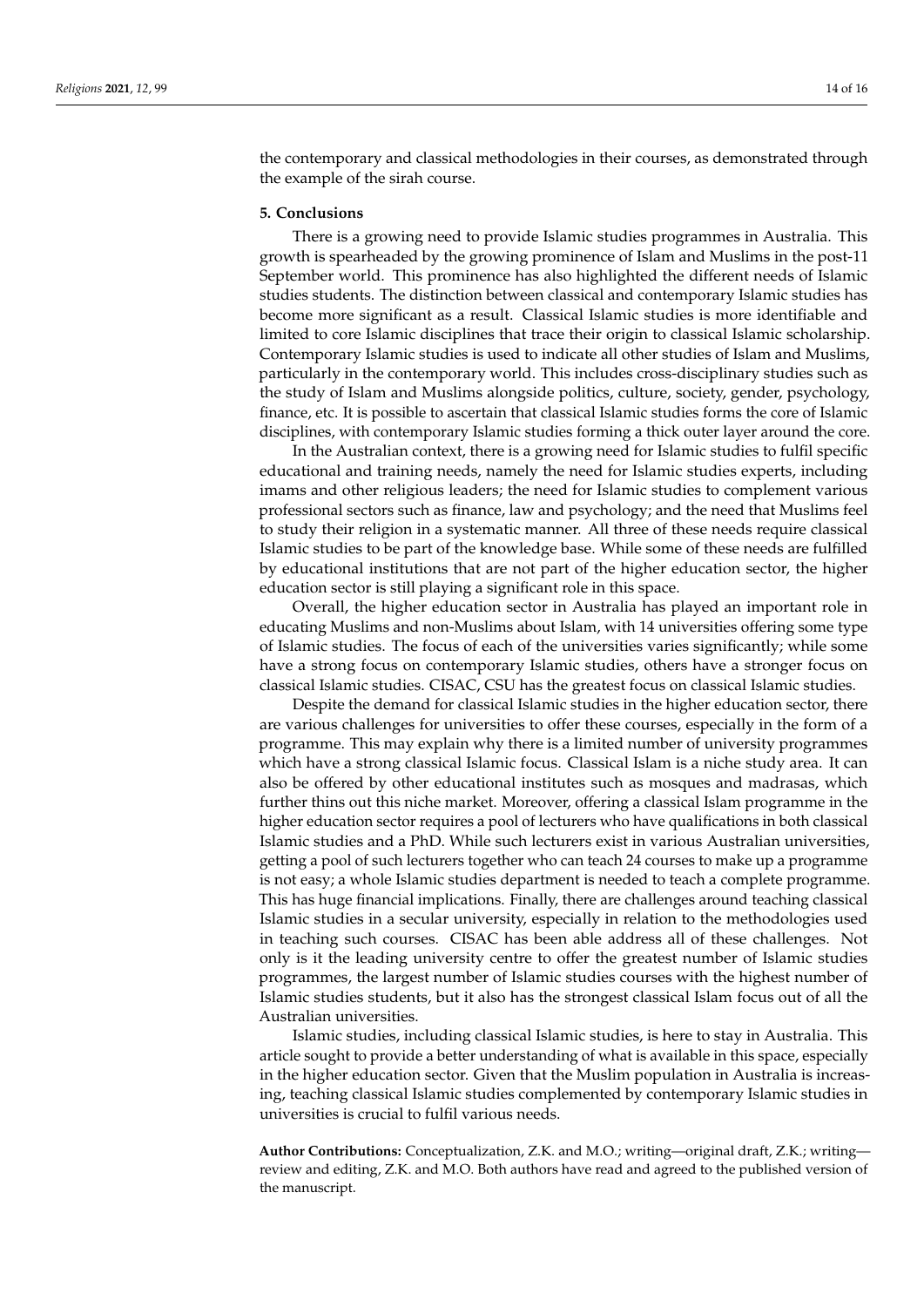**Funding:** This research is funded by Charles Sturt University.

**Institutional Review Board Statement:** The study was conducted according to the guidelines of the Declaration of Helsinki and approved by the Institutional Review Board (or Ethics Committee) of Charles Sturt University (protocol code H20239 and date of 31 August 2020).

**Informed Consent Statement:** Informed consent was obtained from all subjects involved in the study.

**Data Availability Statement:** Not applicable.

**Conflicts of Interest:** The authors declare no conflict of interest.

# **References**

- <span id="page-14-18"></span>ABS. 2017. Census of Population and Housing: Reflecting Australia—Stories from the Census, 2016. Available online: [https://www.abs.](https://www.abs.gov.au/ausstats/abs@.nsf/Lookup/by%20Subject/2071.0~{}2016~{}Main%20Features~{}Religion%20Data%20Summary~{}70) [gov.au/ausstats/abs@.nsf/Lookup/by%20Subject/2071.0~{}2016~{}Main%20Features~{}Religion%20Data%20Summary~{}70](https://www.abs.gov.au/ausstats/abs@.nsf/Lookup/by%20Subject/2071.0~{}2016~{}Main%20Features~{}Religion%20Data%20Summary~{}70) (accessed on 1 November 2020).
- <span id="page-14-12"></span>Abu Dardaa, Muhammad, Jasser Auda, Lisa Bernasek, Gary Bunt, John Canning, Jon Gilbert, Amjad Hussain, Michael Kelly, Sean McLoughlin, and Simon Smith. 2008. *International Approaches to Islamic Studies in Higher Education*. Bristol: HEFCE, Available online: <http://eprints.whiterose.ac.uk/97548/> (accessed on 15 January 2021).
- <span id="page-14-8"></span>Albayrak, Ismail. 2012. Friday Sermons and the Question of Home-trained Imams in Australia. *Australian e-Journal of Theology* 19: 29–42.

<span id="page-14-7"></span>ANIC. n.d. Available online: <https://www.anic.org.au/> (accessed on 1 November 2020).

<span id="page-14-20"></span>Ansari, Mahsheed. 2018. The Muslim Student Associations (MSAS) and the Formation of the Australian Ummah. *Australian Journal of Islamic Studies* 3: 103–20. Available online: <https://ajis.com.au/index.php/ajis/article/view/143/87> (accessed on 22 January 2021).

<span id="page-14-22"></span>AQF. n.d. Available online: <https://www.aqf.edu.au/> (accessed on 1 November 2020).

<span id="page-14-3"></span>Bakar, Osman. 1992. *Classification of Knowledge in Islam*. Kuala Lumpur: Institute for Policy Research.

- <span id="page-14-14"></span>Berkey, Jonathan. 2007. Madrasas Medieval and Modern: Politics, Education, and the Problem of Muslim Identity. In *Schooling Islam: The Culture and Politics of Modern Muslim Education*. Edited by Robert W. Hefner and Muhammad Qasim Zaman. Princeton: Princeton University Press, pp. 40–60.
- <span id="page-14-0"></span>CISAC. n.d.a. Home: Centre for Islamic Studies and Civilisation. Available online: <https://arts-ed.csu.edu.au/centres/cisac> (accessed on 1 November 2020).
- <span id="page-14-21"></span>CISAC. n.d.b. Courses Available through Centre for Islamic Studies and Civilisation Charles Sturt University. Available online: <https://arts-ed.csu.edu.au/centres/cisac/courses> (accessed on 1 November 2020).
- <span id="page-14-11"></span>CSU. n.d.a. Bachelor of Theology. Charles Sturt University. Available online: [https://study.csu.edu.au/courses/christian-theology](https://study.csu.edu.au/courses/christian-theology-and-ministry/bachelor-theology)[and-ministry/bachelor-theology](https://study.csu.edu.au/courses/christian-theology-and-ministry/bachelor-theology) (accessed on 15 January 2021).
- <span id="page-14-16"></span>CSU. n.d.b. Bachelor of Islamic Studies. Charles Sturt University. Available online: [https://study.csu.edu.au/courses/islamic-and](https://study.csu.edu.au/courses/islamic-and-arabic-studies/bachelor-islamic-studies)[arabic-studies/bachelor-islamic-studies](https://study.csu.edu.au/courses/islamic-and-arabic-studies/bachelor-islamic-studies) (accessed on 15 January 2021).
- <span id="page-14-17"></span>CSU. n.d.c. Master of Islamic Studies. Charles Sturt University. Available online: [https://study.csu.edu.au/courses/islamic-and](https://study.csu.edu.au/courses/islamic-and-arabic-studies/master-islamic-studies)[arabic-studies/master-islamic-studies](https://study.csu.edu.au/courses/islamic-and-arabic-studies/master-islamic-studies) (accessed on 15 January 2021).
- <span id="page-14-15"></span>Darul Ulum College of Victoria. n.d. History of Darul Ulum College of Victoria. Available online: [https://www.dulum.vic.edu.au/](https://www.dulum.vic.edu.au/page/history-of-darul-ulum-college-of-victoria) [page/history-of-darul-ulum-college-of-victoria](https://www.dulum.vic.edu.au/page/history-of-darul-ulum-college-of-victoria) (accessed on 1 November 2020).
- <span id="page-14-1"></span>ISRA. n.d.a. Partnership with Charles Sturt University. Available online: <https://www.isra.org.au/partnership-with-csu> (accessed on 1 November 2020).
- <span id="page-14-2"></span>ISRA. n.d.b. ISRA's Educational Philosophy. Available online: <https://www.isra.org.au/about-isra> (accessed on 17 February 2020).
- <span id="page-14-5"></span>Kamali, Mohammad Hashim, and Zarina Nalla. 2014. The Teaching of Islam in Western Universities: Reflections and Impressions. In *The Teaching and Study of Islam in Western Universities*, Kindle ed. Edited by Paul Morris, William Shepard, Toni Tidswell and Paul Trebilco. New York: Routledge, pp. 65–84.
- <span id="page-14-4"></span>Khir, Bustami M. S. 2007. Islamic Studies within Islam: Definition, Approaches and Challenges of Modernity. *Journal of Beliefs & Values* 28: 257–66. [\[CrossRef\]](http://doi.org/10.1080/13617670701712430)
- <span id="page-14-19"></span>Kurzman, Charles, and Carl W. Ernst. 2012. Islamic Studies in US Universities. In *Middle East Studies for the New Millennium: Infrastructures of Knowledge*. 46 vols. Edited by Seteney Shami and Cynthia Miller-Idriss. New York: New York University Press, pp. 24–46.
- <span id="page-14-13"></span>Marshallsay, Zaniah. 2012. Twists and Turns of Islamic Education across the Islamic World. *International Journal of Pedagogies and Learning* 7: 180–90. [\[CrossRef\]](http://doi.org/10.5172/ijpl.2012.7.3.180)
- <span id="page-14-9"></span>Musharraf, Muhammad Nabeel, Jabeen Bhutto, and Hadi Bux. 2019. Islamic Studies in Australian Universities—An Analysis from the Perspective of Local Training of Imams. *The Scholar-Islamic Academic Research Journal* 5: 49–92. [\[CrossRef\]](http://doi.org/10.29370/siarj/issue8ar11)
- <span id="page-14-6"></span>Nasr, Seyyed Hossein. 2010. Islam and the Problem of Modern Science. *Islam & Science* 8: 63–75.
- <span id="page-14-10"></span>NCCIS. n.d. Available online: <https://arts.unimelb.edu.au/national-centre-for-contemporary-islamic-studies> (accessed on 15 January 2020).